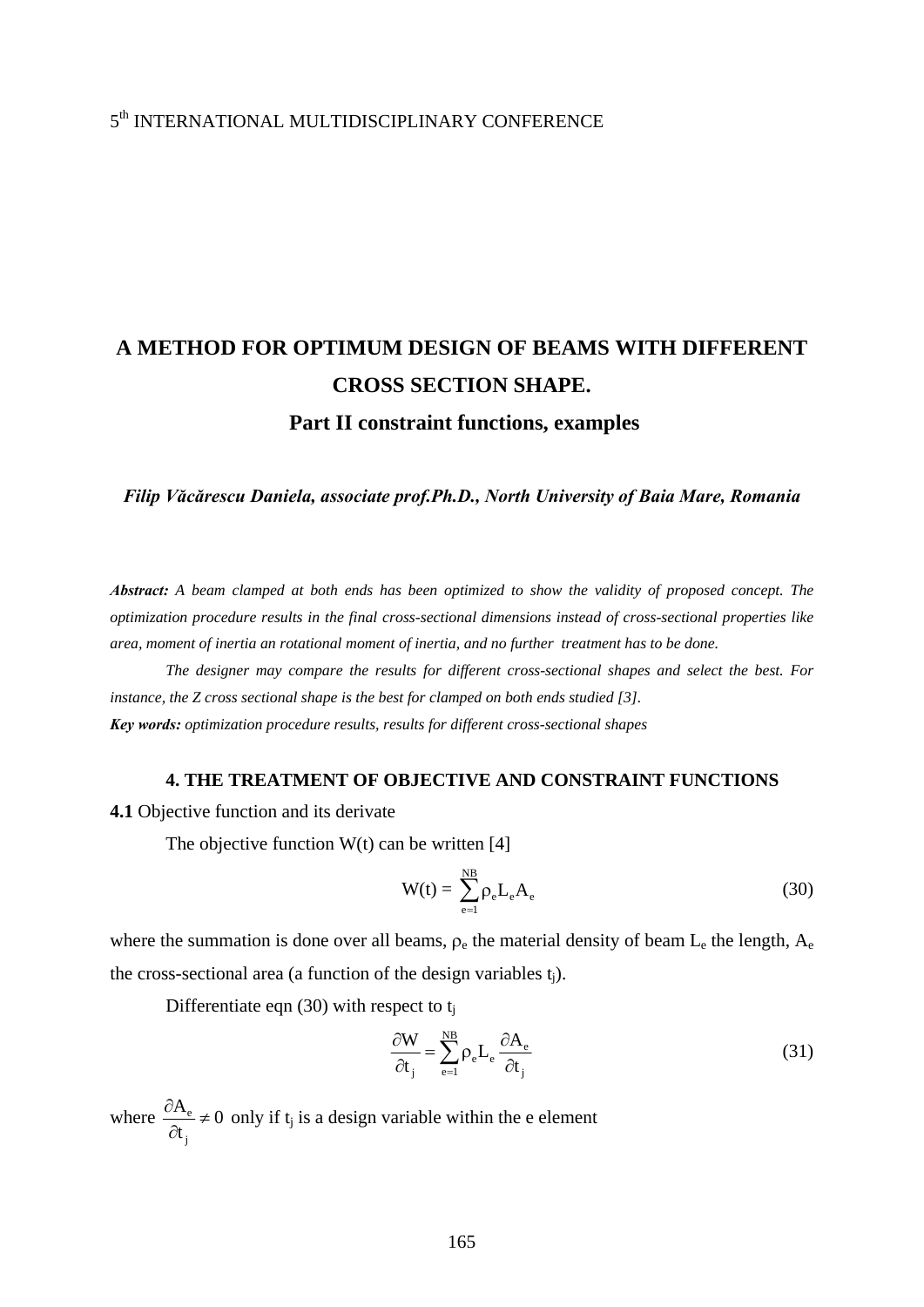$$
\frac{\partial A_e}{\partial t_j} = \frac{A_e(t_j + \Delta t_j) - A_e(t_j)}{\Delta t_j}
$$
(32)

 $A_e$  (t<sub>i</sub> +  $\Delta t_i$ ) and  $A_e$  (t<sub>i</sub>) are derived by the finite element program.

**4.2** Displacement and derivatives

 Nodal displacements and rotations are determined by solving the equilibrium equations

$$
KU = P \tag{33}
$$

where: K is the structural stiffness matrix

U is the displacement matrix

P is the load matrix

A specific displacement d can be express as a linear combination of U:

$$
d = q^T \cdot U \tag{34}
$$

where q is a fixed user specified vector used to select degree of freedom which are to be constrained.

Differentiate eqn (34) with respect to  $t_i$  and consider that q is constant:

:

$$
\frac{\partial \mathbf{d}}{\partial \mathbf{t}_j} = \mathbf{q}^{\mathrm{T}} \cdot \frac{\partial \mathbf{U}}{\partial \mathbf{t}_j}
$$
(35)

Now, differentiate (33) and solve it for j U t ∂ ∂

$$
\frac{\partial U}{\partial t_j} = -K^{-1} \frac{\partial K}{\partial t_j} U \tag{36}
$$

where K is assembled by the contributions from the different element and it can be thus write

$$
\frac{\partial U}{\partial t_j} = -K^{-1} \left( \sum_{e} \frac{\partial K_e}{\partial t_j} U_e \right)
$$
(37)

e j  $\frac{K_e}{2} \neq 0$ t  $\frac{\partial K_e}{\partial t_i}$  ≠ 0 only if tj is a design variable linked to element e. With

$$
q_p = -\sum_{e} \frac{\partial K_e}{\partial t_j} U_e \tag{38}
$$

can write

$$
K\frac{\partial K_e}{\partial t_j} = q_p \tag{39}
$$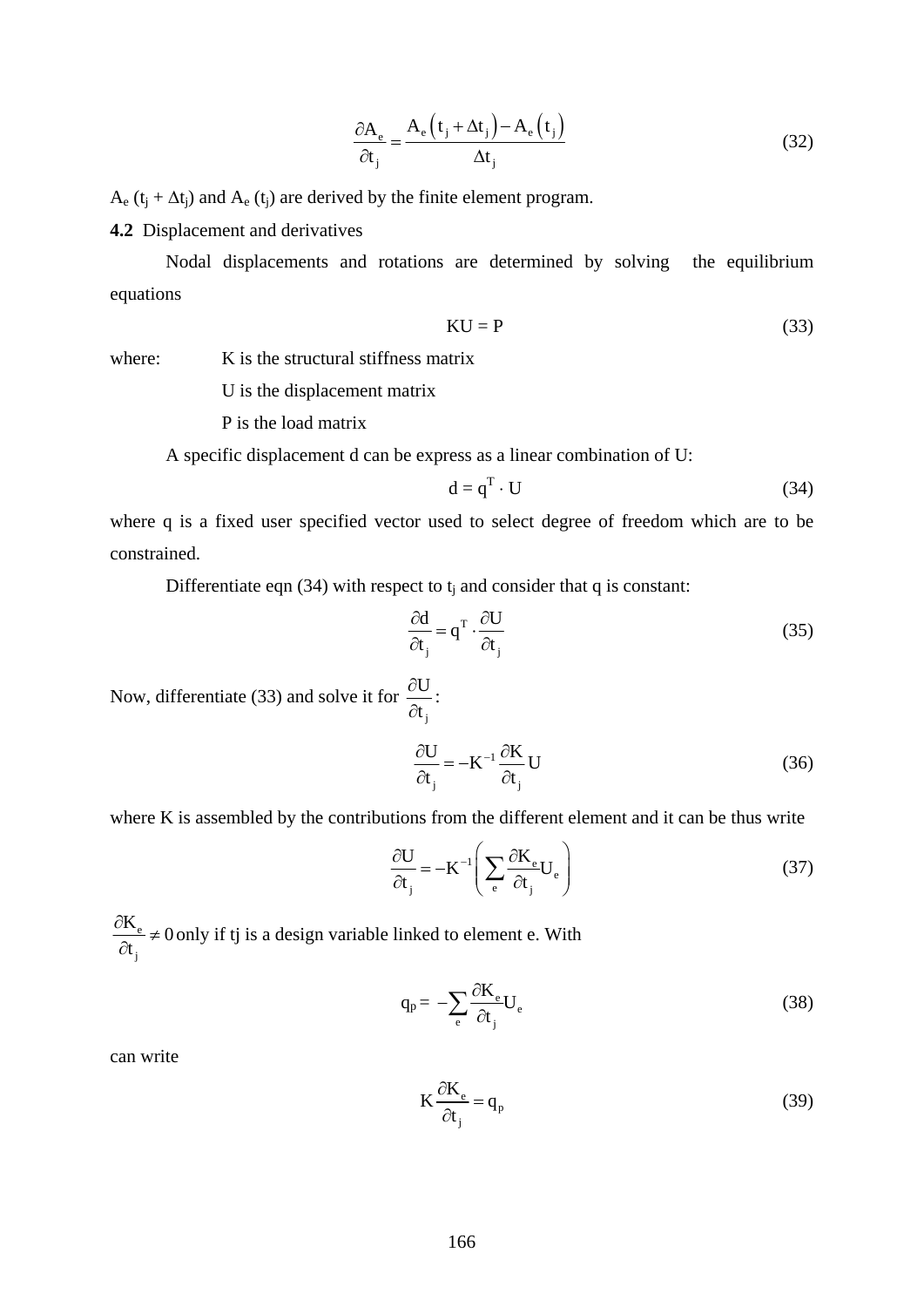Simply, get the j U t  $\frac{\partial U}{\partial t_i}$  by solving the eqn (39) q<sub>p</sub> is called the pseudo load [3] and for

each variable and each loading case we can obtained the right hand side in eqn (39).

Eqn  $(35)$  can be written using  $(36)$  and  $(37)$  as:

$$
\frac{\partial d}{\partial t_j} = q^{\mathrm{T}} K^{-1} \frac{\partial K}{\partial t_j} U = -U^{\mathrm{T}} \frac{\partial K}{\partial t_j} K^{-1} q = -\sum_{e} U_e^{\mathrm{T}} \frac{\partial K_e}{\partial t_j} V_e
$$
(40)

where  $V_e$  is the part of the virtual displacement V associate with element e. V result by solving eqn  $(41)$ :

$$
KV = q \tag{41}
$$

where q is the vector in eqn (34) and is called the virtual load [3].

The element stiffness matrices are derived numerically:

$$
\frac{\partial \mathbf{K}_{\mathbf{e}}}{\partial \mathbf{t}_{\mathbf{j}}} = \frac{\mathbf{K}_{\mathbf{e}} \left( \mathbf{t}_{\mathbf{j}} + \Delta \mathbf{t}_{\mathbf{j}} \right) - \mathbf{K}_{\mathbf{e}} \left( \mathbf{t}_{\mathbf{j}} \right)}{\Delta \mathbf{t}_{\mathbf{j}}}
$$
(42)

where  $K_e$  ( $t_j + \Delta t_j$ ) and  $K_e$  ( $t_j$ ) are derived by the finite element method.

 The solution of eqn (33) results in a decomposition of K. The solution of eqn (39) or (41) then only requires a backsubtitution to get j U t ∂ ∂ or V.

#### **4.3** Stress and derivatives

Two approximation concepts for the stress derivatives is considered:

a) full approximation;

b) simplified approximation with invariant nodal forces.

a) Full approximation. The beam stress in a certain point one of the three cross-sections is given by eqn  $(12)$  and  $(1)$ 

$$
\sigma = fF = f q_e^{\mathrm{T}} U_e = q_e^{\mathrm{T}} U_e \tag{43}
$$

$$
\mathbf{q}_{e}^{\mathrm{T}} = \mathbf{f}\mathbf{q}_{e}^{\mathrm{T}} \tag{44}
$$

Differentiate eqn  $(43)$  with respect to t<sub>i</sub>:

$$
\frac{\partial \sigma}{\partial t_{j}} = \frac{\partial q_{e}^{T T}}{\partial t_{j}} U_{e} + q_{e}^{T} \frac{\partial U_{e}}{\partial t_{j}}
$$
(45)

where

$$
\frac{\partial \mathbf{q}_{e}^{\mathrm{T}}}{\partial \mathbf{t}_{j}} = \frac{\mathbf{q}_{e}^{\mathrm{T}} \left( \mathbf{t}_{j} + \Delta \mathbf{t}_{j} \right) - \mathbf{q}_{e}^{\mathrm{T}} \left( \mathbf{t}_{j} \right)}{\Delta \mathbf{t}_{j}}
$$
(46)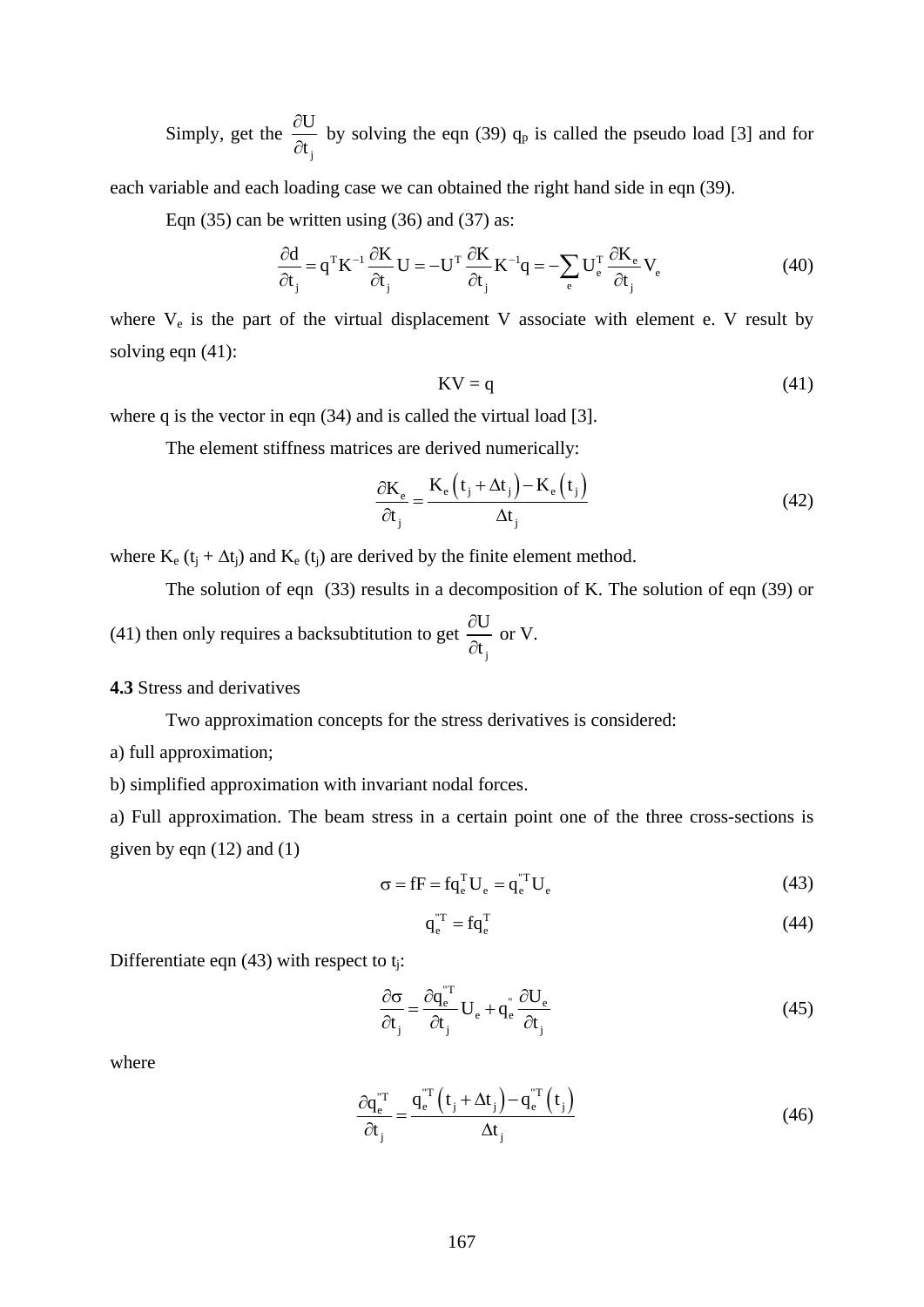and  $\frac{UU_e}{I}$ j U t  $\frac{\partial U_e}{\partial t_i}$  is given by eqn (37) if we are using the pseudo load technique [3].

Differentiation of Tsai factor eqn (13) gives:

$$
\frac{\partial T_s}{\partial t_j} = \left(\frac{\partial \sigma_x}{\partial t_j} \frac{\partial \tau_{xy}}{\partial t_j} \frac{\partial \tau_{xz}}{\partial t_j}\right) \begin{cases} \frac{\sigma_x}{\sigma_a^2} \\ \frac{\tau_{xy}}{\tau_a^2} \\ \frac{\tau_{xz}}{\tau_a^2} \end{cases} \frac{1}{T_s} = \left(\frac{\partial \sigma}{\partial t_j}\right)^T \begin{cases} \frac{\sigma_x}{\sigma_a^2} \\ \frac{\tau_{xy}}{\tau_a^2} \\ \frac{\tau_{xz}}{\tau_a^2} \end{cases} \frac{1}{T_s}
$$
(47)

The virtual load technique will be use instead .

Transpose eqn (43):

$$
\sigma^{\mathrm{T}} = U_{\mathrm{e}}^{\mathrm{T}} \mathbf{q}_{\mathrm{e}}^{\mathrm{T}} \tag{48}
$$

and differentiate

$$
\frac{\partial \sigma^{\mathrm{T}}}{\partial t_{j}} = U_{\mathrm{e}}^{\mathrm{T}} \frac{\partial q^{''}}{\partial t_{j}} + \frac{\partial U_{\mathrm{e}}^{\mathrm{T}}}{\partial t_{j}} q^{''}
$$
(49)

Use eqn (36):

$$
\frac{\partial \sigma^{\mathrm{T}}}{\partial t_{\mathrm{j}}} = U_{\mathrm{e}}^{\mathrm{T}} \frac{\partial \dot{q}^{\mathrm{T}}}{\partial t_{\mathrm{j}}} - U^{\mathrm{T}} \frac{\partial K}{\partial t_{\mathrm{j}}} K^{-1} \dot{q}^{\mathrm{T}} = U_{\mathrm{e}}^{\mathrm{T}} \frac{\partial \dot{q}^{\mathrm{T}}}{\partial t_{\mathrm{j}}} - \sum_{\mathrm{e}} U_{\mathrm{e}}^{\mathrm{T}} \frac{\partial K_{\mathrm{e}}}{\partial t_{\mathrm{j}}} V_{\mathrm{e}} \tag{50}
$$

where  $V_e$  is the part of the virtual displacement V associated with element e. V is obtained by solving eqn  $(51)$ :

$$
KV = q^{n} \tag{51}
$$

where  $q^{\dagger}$  is  $q_e$  expressed with zeros to the global vector size.  $q^{\dagger}$  is the virtual load associated with the stress constraints. Equation (47) is used to get the derivatives of the Tsai factor. Each  $q^{\dagger}$  vector is a 12  $\times$  3 matrix and will get tree right sides in eqn (51) for each stress constraint. It will be  $n_s = 3 \times NSC$  right hand sides in the virtual load technique. b) Simplified approximation with invariant nodal forces.

 Simply assume that the nodal forces will not vary as the design variables change within a sub problem, but that the nodal forces will be modified after the solution of each sub problems, which means j  $\frac{\text{F}}{\text{F}} = 0$  $\frac{\partial F}{\partial t_i} =$ 

Differentiation of eqn (12) will then give:

$$
\frac{\partial \sigma}{\partial t_j} = \frac{\partial f}{\partial t_j} F \tag{52}
$$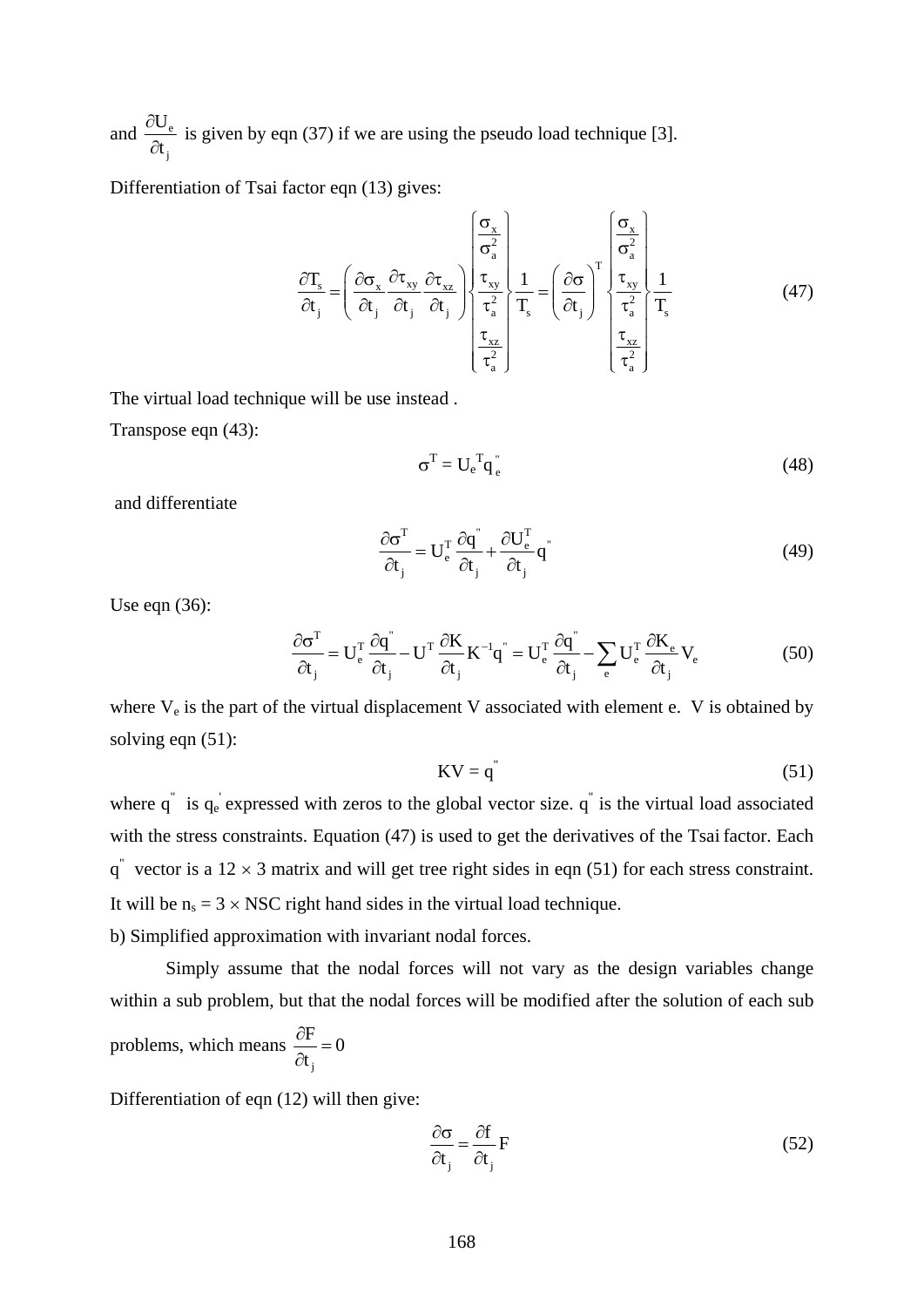where

$$
\frac{\partial f}{\partial t_j} = \frac{f(t_j + \Delta t_j) - f(t_j)}{\Delta t_j}
$$
\n(53)

and again, using eqn (47) will obtain the derivatives of Tsai factor.

 The approximation does not involve neither pseudo loads nor virtual load. Therefore must solve neither eqn (37) nor eqn (51) to get the derivatives. The number of right hand sides in the pseudo load and virtual load equations for a few cases are shown in table 1.

Table 1. Number of right hand sides with full approximation for stress, and simplified approximation for stress

|                      |                   | Full approximation   | Simplified approximation |            |
|----------------------|-------------------|----------------------|--------------------------|------------|
| Constraints          | Pseudo load       | Virtual load         | Pseudo load              | Virtual    |
|                      |                   |                      |                          | load       |
| Only displacements   | $NIDV \times NLC$ | NDC                  | $NIDV \times NLC$        | <b>NDC</b> |
| Only stress          | $NIDV \times NLC$ | $3 \times NSC$       |                          |            |
| Displacements<br>and | $NIDV \times NLC$ | $NDC + 3 \times NSC$ | $NIDV \times NLC$        | <b>NDC</b> |
| stresses             |                   |                      |                          |            |

### **5. BEAM CLAMPED AT BOTH END**

 The validity of the proposed concept is traded in [3] for a beam clamped at both ends (fig. 2)

The loading condition and the dimension are shown. Design data:  $\rho = 2.8 \cdot 10^3$  kg/m;  $E = 7,06 \cdot 10^{10}$  N/m<sup>2</sup>; G = 2,7 · 10<sup>10</sup> N/m<sup>2</sup>; σ<sub>a</sub> = 4,6 · 10<sup>8</sup> N/m<sup>2</sup>; τ<sub>a</sub> = 2,65 · 10<sup>8</sup> N/m<sup>2</sup>;  $P_y = 6,86 \cdot 10^5$  N;  $P_z = 4.9 \cdot 10^5$  N; dy = 0.04 m; dz = 0.04 m (at the midpoint);  $t_1 = t_2 = 0.05$  m for each element ( $t_2 = 0.01$  m for tube cross-section)  $t_3 = t_4 = 0.01$ ;  $\overline{t_1} = 2.0$  $(i = 1, 4)$ .



Fig. 2. Beam clamped at both ends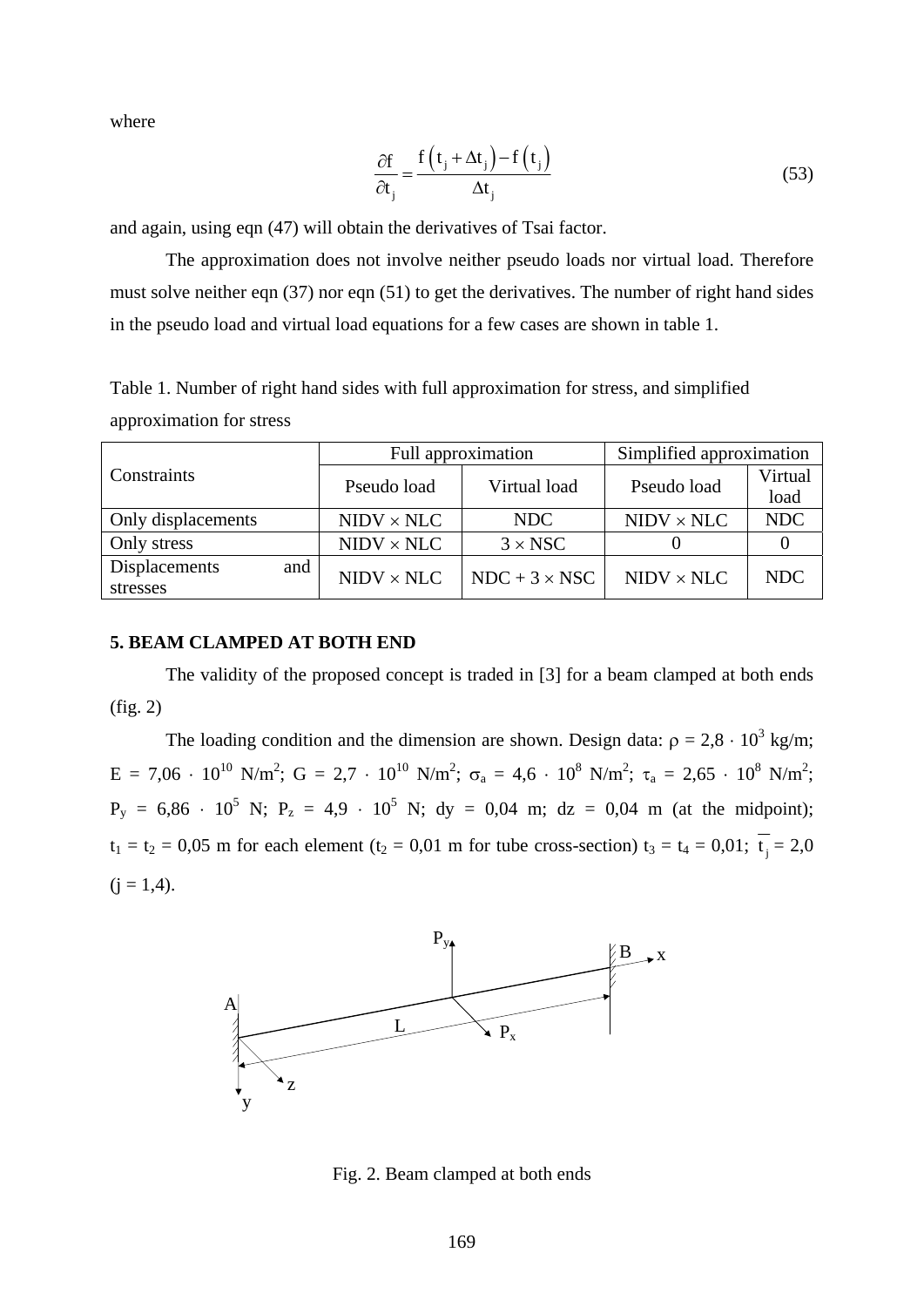

Fig 4. Weight history of beam clamped at both ends for different cross sectional shape The beam was divided into 2, 10 and 20 elements. The weight history for the clamped beam with 10 elements for different cross-section shape is shown in fig. 4 and Table 3. The optimal design shape (for the tube cross-section) for three kinds of dispersed models are in fig 5.

| Number           | Weight (kg)                 |        |        |        |             |        |         |
|------------------|-----------------------------|--------|--------|--------|-------------|--------|---------|
| of               | Type of cross-section shape |        |        |        |             |        |         |
| analysis         | Rectangular                 | Frame  | Z      | Tube   | $\mathbf T$ | I      | Channel |
| $\boldsymbol{0}$ | 3920.0                      | 2508.8 | 2038.4 | 694.57 | 456.29      | 2038.4 | 2038.4  |
| $\mathbf{1}$     | 980.0                       | 627.2  | 509.6  | 173.64 | 220.65      | 509.6  | 509.6   |
| $\mathbf{2}$     | 594.49                      | 366.11 | 279.14 | 182.54 | 188.89      | 397.46 | 358.01  |
| 3                | 611.74                      | 305.47 | 232.86 | 171.95 | 188.05      | 353.25 | 312.63  |
| $\overline{4}$   | 625.65                      | 271.76 | 204.47 | 165.45 | 163.87      | 319.20 | 282.91  |
| 5                | 617.56                      | 246.06 | 181.16 | 165.17 | 172.65      | 293.25 | 257.75  |
| 6                | 623.05                      | 226.25 | 163.36 | 165.10 | 160.13      | 272.83 | 238.87  |
| $\overline{7}$   | 623.07                      | 210.54 | 149.22 | 165.01 | 171.02      | 255.26 | 222.73  |
| 8                | 621.64                      | 197.70 | 137.93 | 165.04 | 163.82      | 240.49 | 209.32  |
| 9                | 619.31                      | 186.96 | 128.56 | 165.03 | 170.31      | 228.07 | 197.96  |
| 10               | 625.56                      | 186.26 | 127.28 | 165.02 | 166.20      | 221.28 | 192.73  |
| 11               | 622.72                      | 186.26 | 127.52 | 165.02 | 169.56      | 215.80 | 187.93  |
| 12               | 622.10                      | 186.26 | 127.57 | 165.05 | 168.57      | 211.15 | 185.47  |
| 13               | 625.76                      |        | 127.58 | 165.08 | 170.30      | 206.86 | 183.65  |
| 14               | 624.13                      |        | 127.61 | 165.10 | 169.34      | 204.04 | 183.27  |
| 15               | 623.74                      |        | 127.62 | 165.13 | 170.75      | 202.02 | 183.35  |
| 16               | 625.91                      |        |        | 165.14 | 169.90      | 201.45 | 183.07  |
| 17               | 625.14                      |        |        | 165.16 | 171.12      | 201.38 |         |
| 18               | 626.04                      |        |        | 165.17 | 170.34      |        |         |
| 19               |                             |        |        | 165.19 | 171.42      |        |         |
| 20               |                             |        |        | 165.19 | 170.70      |        |         |

Table 3. Iteration history data for clamped beam with different cross-sectional shape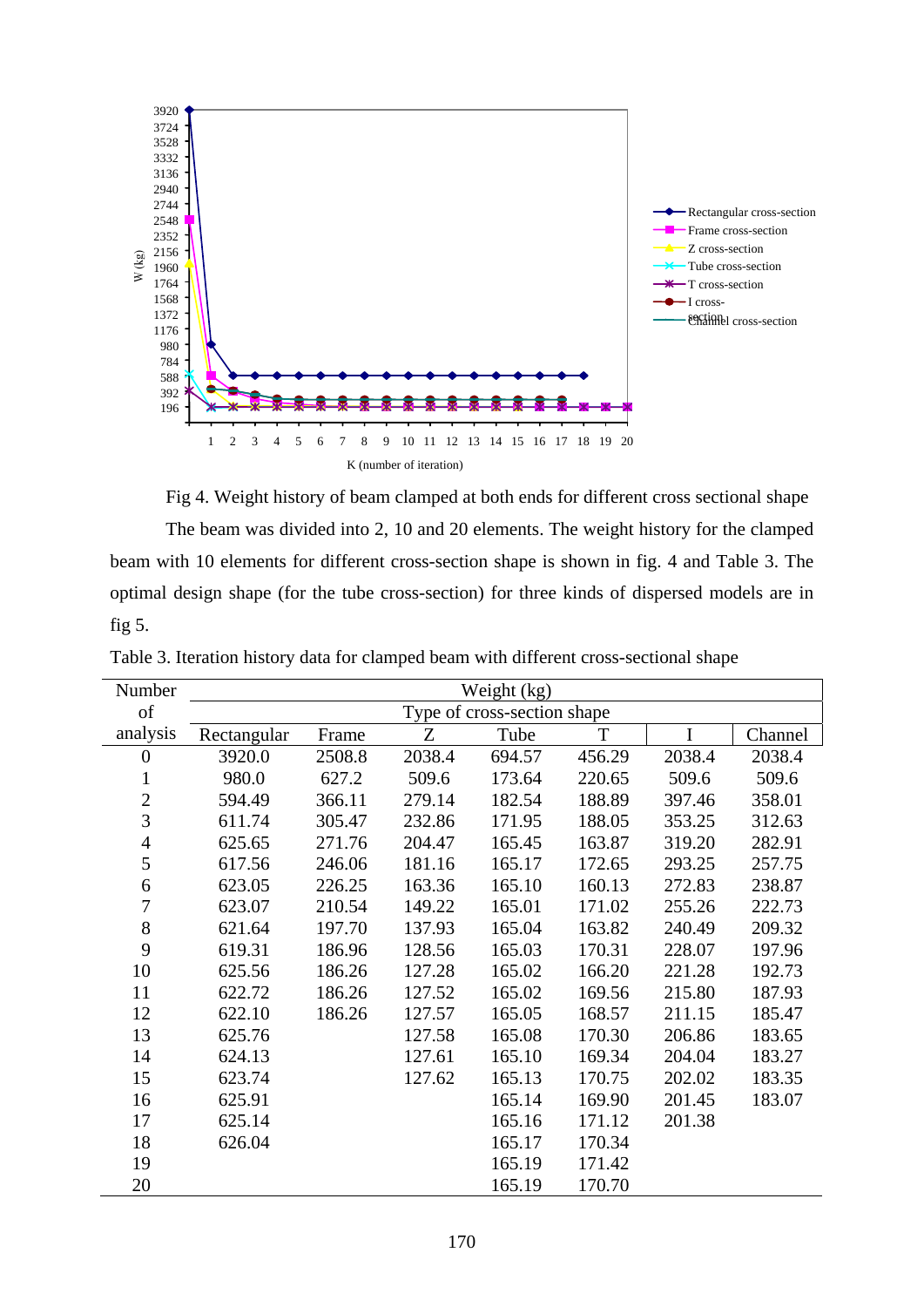



Some comparation of results are illustrated in table 4 and 5 [3]

Table 4. Comparations

| Z cross section    |                 | Simplified approximation<br>Full approximation |       |      |       |
|--------------------|-----------------|------------------------------------------------|-------|------|-------|
| Number of analysis |                 |                                                |       |      |       |
| Final weight (kg)  |                 | 26.6                                           | !26,6 | 26,6 | .26,6 |
| Active             | Displacement    |                                                |       |      |       |
| constrains         | <b>Stresses</b> |                                                |       |      |       |

Table 5. The lower limits of the design variables

|                        | Number of analysis |       |  |
|------------------------|--------------------|-------|--|
| Z cross section        |                    |       |  |
| Side lower limits (cm) | U.S                |       |  |
| Final weight (kg)      | 80.8               | 126,6 |  |

## **6. DISCUSSION AND CONCLUSIONS**

 The optimization procedure results in the final cross section instead of cross-section properties like area, moment of inertia, and rotational moment of inertia and no further treatment has to be done.